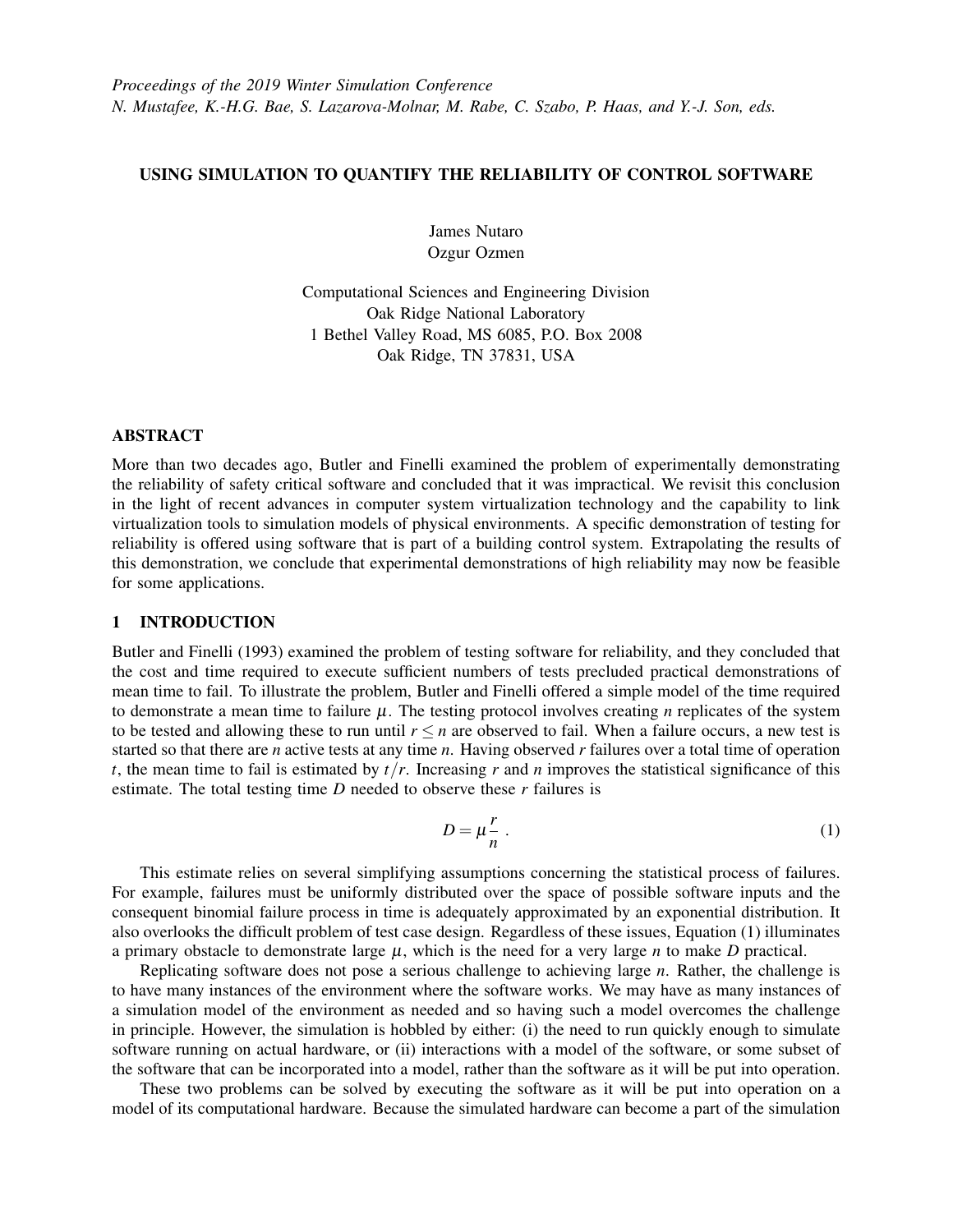model of the environment, *n* is limited only by the availability of computational resources for running simulations. This idea was proposed by [Hu and Zeigler \(2005\)](#page-8-1) and given the name *model continuity*. They developed a technical approach by which software is developed as part of a simulation model and then seamlessly transitioned into the operational system. A constraint of this solution is the specialized software development environment that supports the transition.

Over the last decade there has been considerable progress made towards simulating computer hardware with sufficient speed and fidelity to execute complete software stacks - comprising operating system, device drivers, and applications - within a larger, simulated environment. In principle, this can eliminate the need for specialized software development tools while still enabling the model continuity concept.

Recent work towards building these types of simulations has taken two approaches. One is to modify a hypervisor, turning it into a simulation engine [\(Lee et al. 2014;](#page-8-2) [Yoginath et al. 2015;](#page-8-3) [Gupta et al. 2011\)](#page-8-4). The other is to use a computer system emulator that has simulated hardware advancing in step with an overarching simulation clock [\(Chiang et al. 2011;](#page-8-5) [Monton et al. 2007](#page-8-6); [Monton et al. 2009](#page-8-7); [Kurimoto](#page-8-8) [et al. 2013;](#page-8-8) Mueller and Pétrot 2011; Weingärtner et al. 2008). The purpose of these prior efforts was to avoid modeling elements of a software system. For instance, the ability to insert fielded software into a simulation is essential for simulating attacks on computer systems and for writing software that uses hardware which is not yet available [\(Pantoquilho 2010;](#page-8-11) [Shankar et al. 2014\)](#page-8-12).

Here we examine how this type of technology could be used to test for software reliability. For this purpose, we have modified the QEMU (Quick Emulator) computer system emulator [\(QEMU 2019\)](#page-8-13) for use as a component in a general purpose discrete event simulation, and then we present a case study in which this emulator is used to exercise a control system. By extrapolating the results of this exercise, we look at the time and computational resources that would be necessary to experimentally demonstrate a specific mean time to fail.

### <span id="page-1-0"></span>2 THE QEMU COMPUTER SYSTEM EMULATOR

QEMU is a computer system emulator for executing real software on simulated hardware. The simulated hardware includes memory, system buses, timers and clocks, and peripheral equipment such as disks, network cards, video cards, mice, keyboards, and serial ports. The simulation time for these subsystems is managed with a future event list called the virtual timer, and it is used just like the event queue in a discrete event simulation. When the time of the next future event is reached, QEMU stops execution of the emulated computer and invokes an event handler. Execution of the emulated computer resumes when the event handler returns.

Crucial for our purposes is that: (i) event handlers manage the states of simulated timing hardware, and (ii) the emulated microprocessor is halted while an event handler is running. Following an approach similar to the one used in QBox (Mueller and Pétrot 2011) to synchronize the virtual timer within QEMU with the simulation clock of a SystemC simulation tool [\(IEEE Standards Association 2012\)](#page-8-14), we exploit the virtual timer to use QEMU as a component in a discrete event simulation.

The emulated microprocessor in QEMU can execute instructions in one of two ways. In the first, a sequence of machine instruction sequence is broken into chunks called translation code blocks. These are passed to a just in time compiler that translates the code blocks into instruction sequences for the computer on which QEMU is executing. In the second, QEMU passes instructions to the Linux Kernel Virtual Machine (KVM) for direct execution on the available hardware.

The just-in-time compiler is enabled when QEMU operates in its *icount* mode. In this mode, time within the emulator is advanced by a fixed (usually one) number of nanoseconds for every machine instruction that is executed. When an event handler is invoked, the emulated microprocessor stops immediately and, because time is advanced by the execution of instructions, the instruction execution rate does not deviate from the desired rate.

The *icount* mode can be configured such that when the emulated computer has no work to do, the simulation proceeds forward in time to the next event in the virtual timer's event list. Hence, when the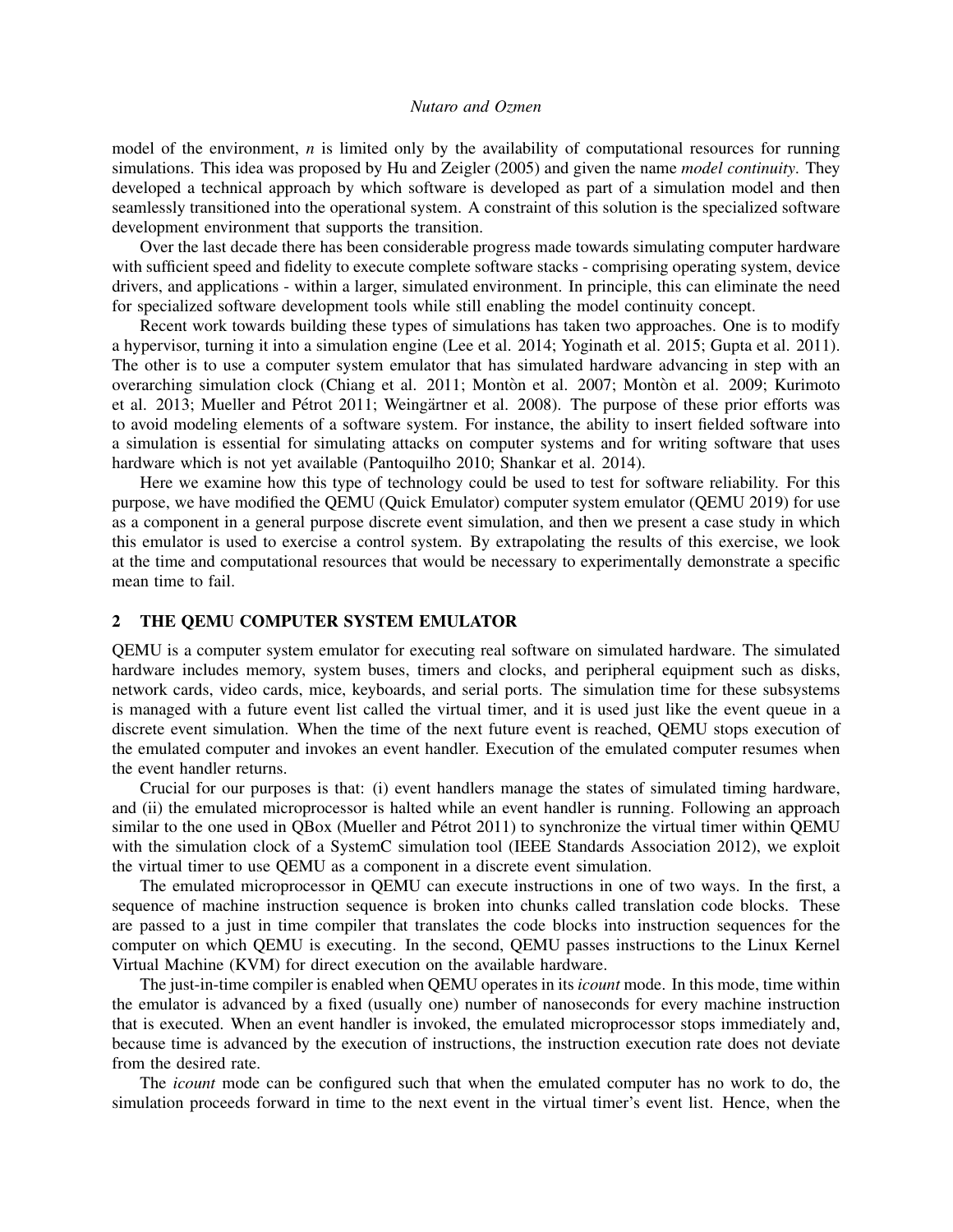emulated hardware is idle, QEMU proceeds as a discrete event simulation by making instantaneous jumps through virtual time. This mode is particularly interesting because it allows software that is frequently idle to believe it is running in real time even though the simulation clock advances faster than real time.

On the other hand, the execution of a each instruction by the emulated microprocessor requires numerous instructions for the physical processor on which the just in time compiler executes. Hence, computationally active instruction sequences will cause the simulation to run much slower than real time.

The KVM overcomes this problem by using the physical microprocessor as the emulated microprocessor, thereby skipping the translation step and achieving near real time execution speeds. In this mode, time advances at the wall clock rate while the emulated microprocessor is processing instructions. To synchronize time with a discrete event model, we halt the emulated microprocessor while the synchronization protocol is executing. This is done by asking the operating system to suspend threads that are processing guest instructions.

The delay between this request and the operating system acting upon it can cause the emulated microprocessor to overrun the time of next event. So while this mode of execution offers near real time performance, it admits the possibility of intermittent error in the relationship between simulation time and time as perceived by software running on the emulated microprocessor.

QEMU was designed as a stand alone virtualization tool, without need for a capability to coordinate its internal simulation clock (called a virtual clock by the QEMU documentation) with some other simulation system. Therefore, it was necessary to retrofit the QEMU software with this capability (a patch to add this new feature in QEMU 2.11 is available at https://web.ornl.gov/∼[nutarojj/adevs/qemu-2.11.0.patched.zip\)](https://web.ornl.gov/~nutarojj/adevs/qemu-2.11.0.patched.zip). The protocol for coordinating advancement of time within QEMU and another discrete event simulator is illustrated by the sequence diagram in Figure [1.](#page-3-0) On start up, the modified QEMU software attaches to a UNIX domain socket, which we will call the synchronization socket, that has been created by the discrete event simulator. QEMU waits for a time advance value to be written to this socket by a model within the discrete event simulation that is QEMU's proxy. Upon receiving the time advance, QEMU schedules a virtual timer event for that interval into the future. The emulator executes instructions until that virtual timer event occurs.

When the event happens, QEMU halts the emulated microprocessor, records the simulation time that has actually elapsed when execution halts, and writes that time to the socket. In the *icount* mode, this time will match the scheduled event time; with KVM, the elapsed time may exceed the scheduled event time. In the latter case, the error is corrected by scheduling a catch up event in the discrete event simulator and then allowing QEMU to execute again after the catch up event has occurred. This process repeats until the simulation is terminated.

The software executing on the emulated computer can interact with a simulated environment via an emulated serial port and network interface card. Communication between these QEMU device models and the discrete event simulator also occurs through a UNIX domain socket. During the execution of a time advance by QEMU, the simulated devices may write data to this socket. In the case of the network card, these data are Ethernet frames sent by the software executing on the emulated computer. In the case of the serial port, these data are sequences of characters written to the serial device by the software running on the emulated computer. When QEMU completes its time advance, the discrete event simulator reads these data from the appropriate UNIX domain sockets and it writes to these sockets any frames or characters that have been transmitted to the emulated computer.

If large amounts of data are to be exchanged between QEMU and the discrete event simulator, it is possible that the buffers backing the UNIX domain sockets will become full and cause the sender to block. This will cause the simulation time to stop advancing if the intended recipient is waiting for a time advance to complete before reading from the socket. This problem is eliminated by having the discrete event simulator dedicate a thread to reading and writing each socket.

The reading thread loops on a blocking read of the socket. As messages become available, these are placed into a queue from which the discrete event simulator will extract them at the next synchronization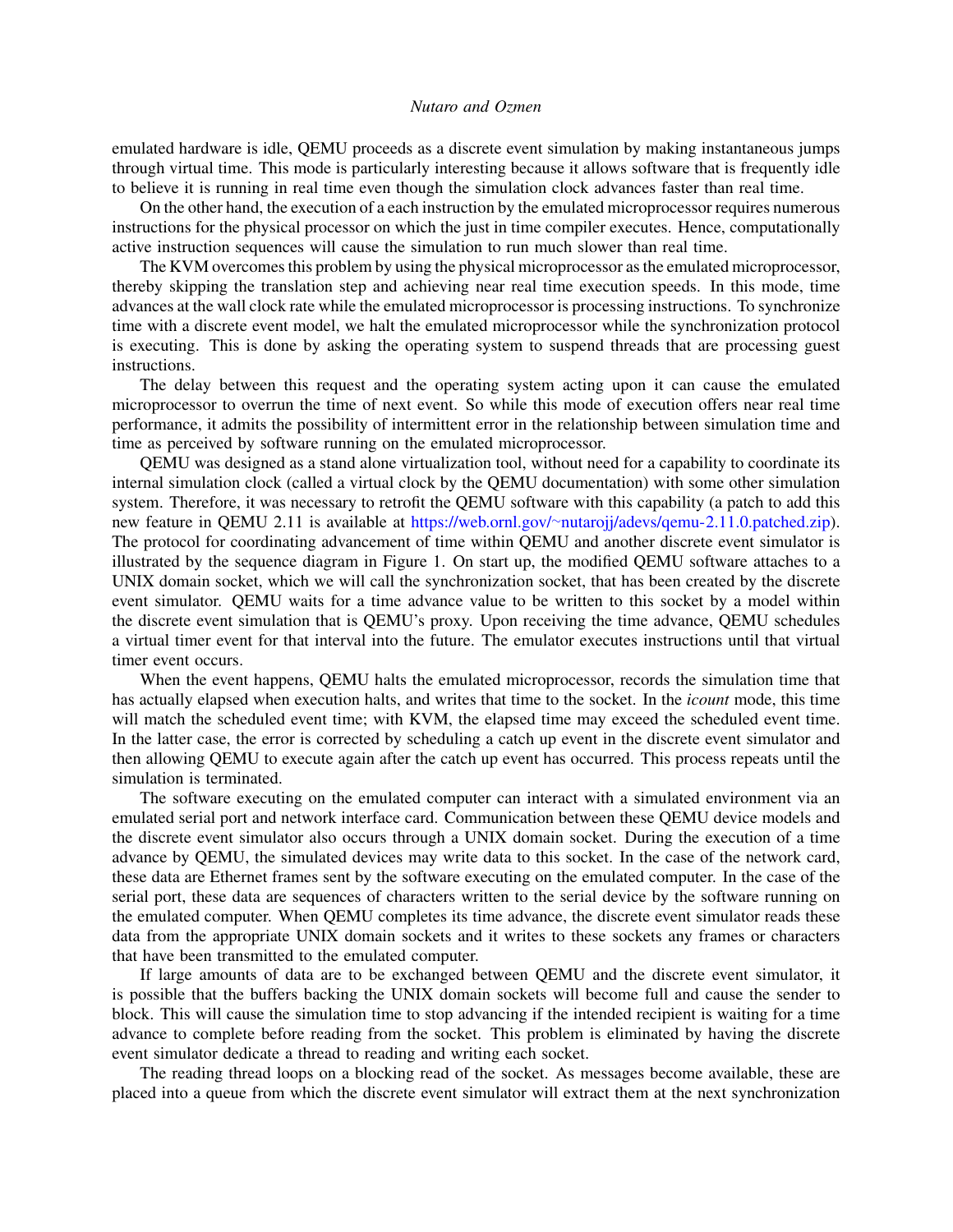*Nutaro and Ozmen*



<span id="page-3-0"></span>Figure 1: Time synchronization between QEMU and the overarching simulator.

point. The writing thread accepts data to be sent to the QEMU device and queues this for transmission. It writes queued messages to the socket using a blocking write. In this way there is always a thread available to extract data from the buffer and to write data to the buffer while the simulator advances.

When using this synchronization protocol, timing errors can result from two sources. One source of error is the timer overrun that can occur when using KVM. The other source of error is a delay of messages exchanged between the emulated computer and discrete event simulator. With the proposed scheme, data is exchanged at the points of synchronization between QEMU and the simulator. A necessary consequence of this approach is that messages will experience a delay between zero and single time advance plus the overrun. This error could be further exacerbated by delays imposed by the UNIX domain sockets and the scheduling of threads that monitor those sockets. If these delays are longer than the real time required to execute a time advance, then the difference will cause an undesired delay in the data exchange equal to the number of time advances that elapse while communication operations are completed.

# 3 TEST ENVIRONMENT FOR A BUILDING CONTROL APPLICATION

The software under test is a control system that coordinates the operation of air conditioning (HVAC) units within a building to maintain the temperature of each air conditioned zone near its set point while satisfying a limit on the number of units operating simultaneously. The effect of the control is to reduce peak electrical load [\(Nutaro et al. 2016\)](#page-8-15). The control system is realized by a centralized software system. The centralized control software communicates with thermostats in the building via a serial line to read the temperature set point and temperature sensor and to turn the air conditioning unit on or off.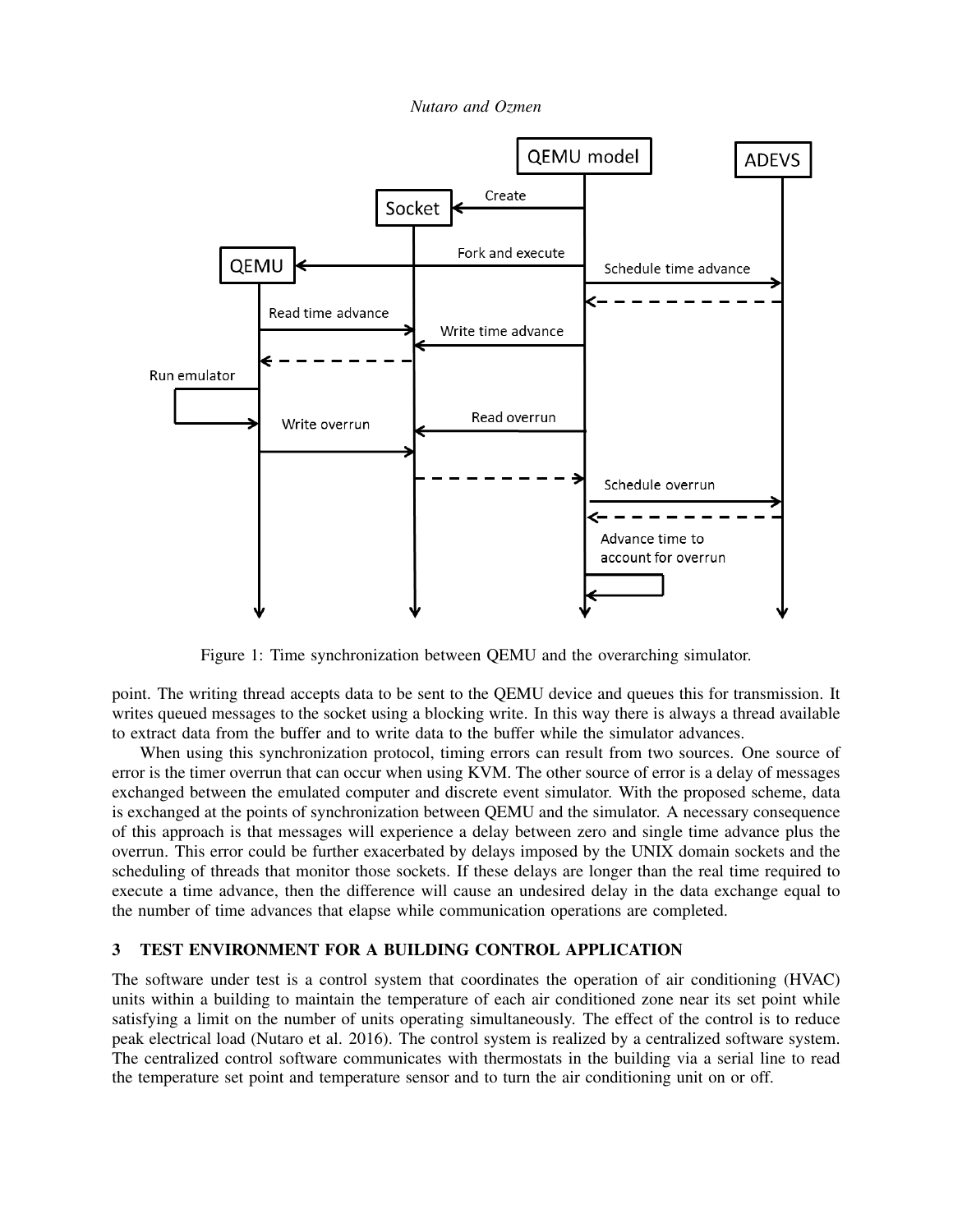For the simulation based test, a building model was constructed based on the four zone building in which we have deployed the control system. This building and its model are described in [\(Ozmen et al.](#page-8-16) [2017\)](#page-8-16). The building model was developed in Modelica and exported as a Functional Mock-up Unit (FMU). This mathematical model relates the zone temperatures to time varying outdoor air temperature and solar irradiance incident on the building, insulation and heat capacity of the building structure, and heat removed by the air conditioning units when they are cooling. The MODBUS RTU232 protocol is used as a serial communication interface between the control application and physical environment. Therefore, the building model includes an emulation of the serial port communication protocol by which the control software and real thermostats interact. Our modified QEMU contains an image of the control system software and its operating system.

Figure [2](#page-4-0) shows the components of the simulated test environment. A Discrete EVent system Simulator (ADEVS) is used as the overarching simulation environment [\(Nutaro 2011\)](#page-8-17). The modified QEMU is a component model within ADEVS, as are models of the MODBUS enabled thermostats and the FMU that implements the physical dynamics of the building. The FMU equations are solved using numerical algorithms for hybrid systems that are part of the ADEVS simulation package.



<span id="page-4-0"></span>Figure 2: Components of the simulated test environment.

# <span id="page-4-1"></span>3.1 TEST PROTOCOL AND RESULTS

The test has two purposes. The first is to quantify the frequency and extent to which the control software cannot meet its goals of limiting the number of simultaneously operating units while keeping the temperature near the set point. To this end, we track two metrics: (i) the proportion of time any zone stayed one degree Kelvin above the temperature set point (294 K, that is approximately 69.5 Fahrenheit); and (ii) the proportion of time that more than two units run simultaneously.

The second purpose of the test is to demonstrate that the modified QEMU interacting with a model building can exercise the control system in a faster than real time simulation. This is relevant to our specific control system because it is prohibitively expensive to spend a week or more observing the system in the field to understand the full impact of a software change. More generally, the combined capability to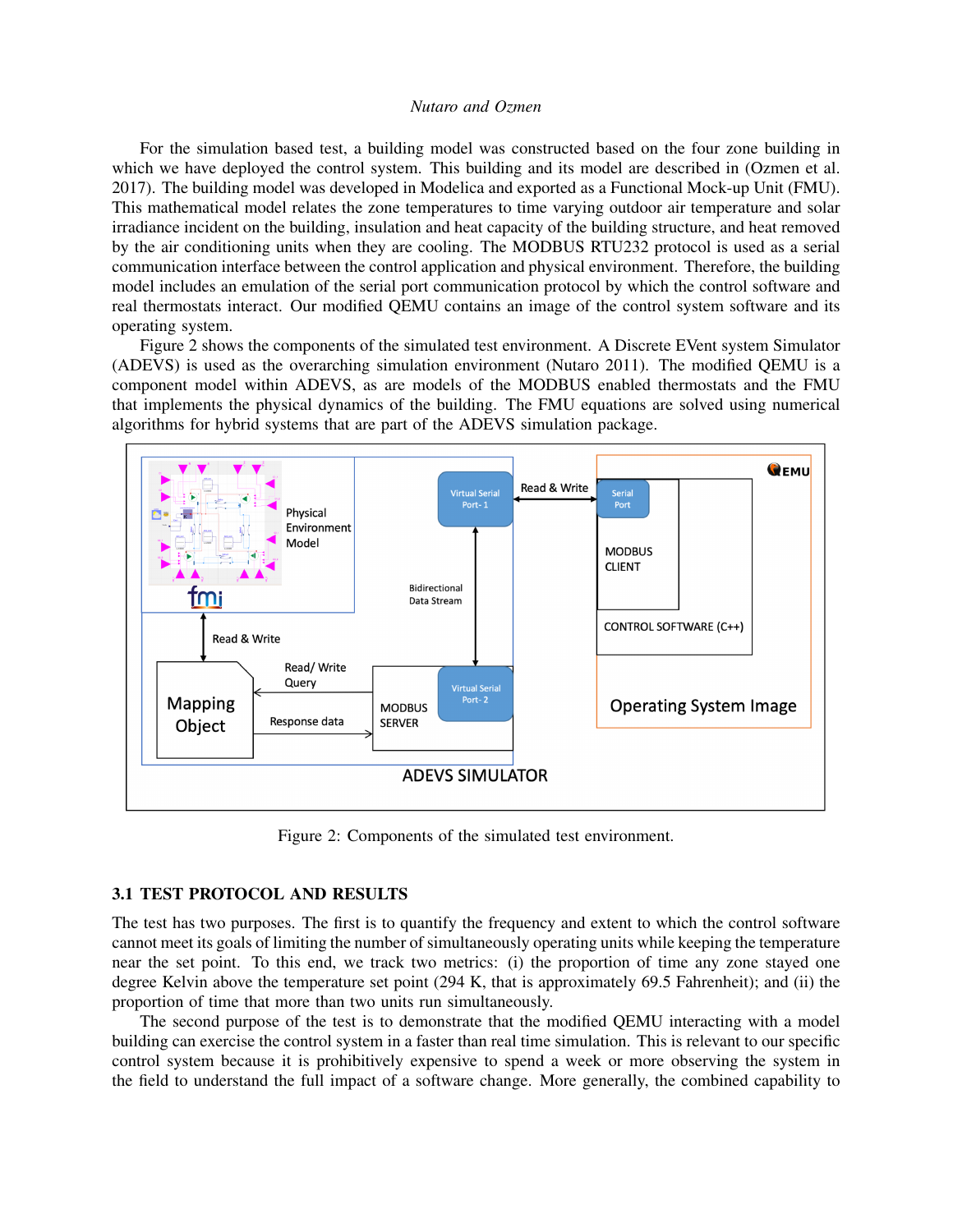replicate the test and to execute it faster than real time is what can enable testing for high reliability, which we consider later in Section [4.](#page-6-0)

Historical weather data for Chicago, Illinois is used in the simulated environment (O'Hare Airport, 2013). Three tests are run, with each set covering part of a 30 day segment in the summer season (July 15 - August 15). The first test operates the system over the first ten days, the second test operates the system over 20 days, and the third test over the full 30 days. Because the tests are performed in a simulated summer, only cooling performance is considered. HVAC relay settings and the temperature readings are recorded at one second intervals and the collected data is aggregated to the aforementioned metrics over a test period.

Figure [3\(](#page-5-0)a) presents the mean temperatures of the zones around the set temperature (red dashed line), and Figure [3\(](#page-5-0)b) presents the mean number of units running around the maximum number of units the control software aims to limit (red dashed line). One processor and one gigabyte of memory is provided for the emulated computer, the time advance for the emulator is  $1/10$  seconds, and the processor is simulated using the icount mode.



(a) Temperature for different zones over time. (b) The number of simultaneously running units over time.

<span id="page-5-0"></span>Figure 3: Simulation-based testing results.

Table [1](#page-5-1) shows statistics from each test for the proportion of time any zone was one degree Kelvin above the set point temperature during the test. The confidence interval for the performance metric naturally shrinks with an increasing number of test days. Similarly, Table [2](#page-6-1) shows shrinking confidence intervals for our estimate of the proportion of time the number of simultaneously running units is above two.

|  | Table 1: Proportion of testing time that software has not fully satisfied the comfort (temperature) needs. |  |  |  |  |  |  |  |  |
|--|------------------------------------------------------------------------------------------------------------|--|--|--|--|--|--|--|--|
|  |                                                                                                            |  |  |  |  |  |  |  |  |

<span id="page-5-1"></span>

| <b>Testing Period</b> | <b>Mean</b> |        | Std. Deviation 95% Confidence Interval |
|-----------------------|-------------|--------|----------------------------------------|
| 10 days               | 0.0836      | 0.4877 | 0.0010                                 |
| 20 days               | 0.0555      | 0.4834 | 0.0007                                 |
| 30 days               | 0.0372      | 0.4731 | 0.0006                                 |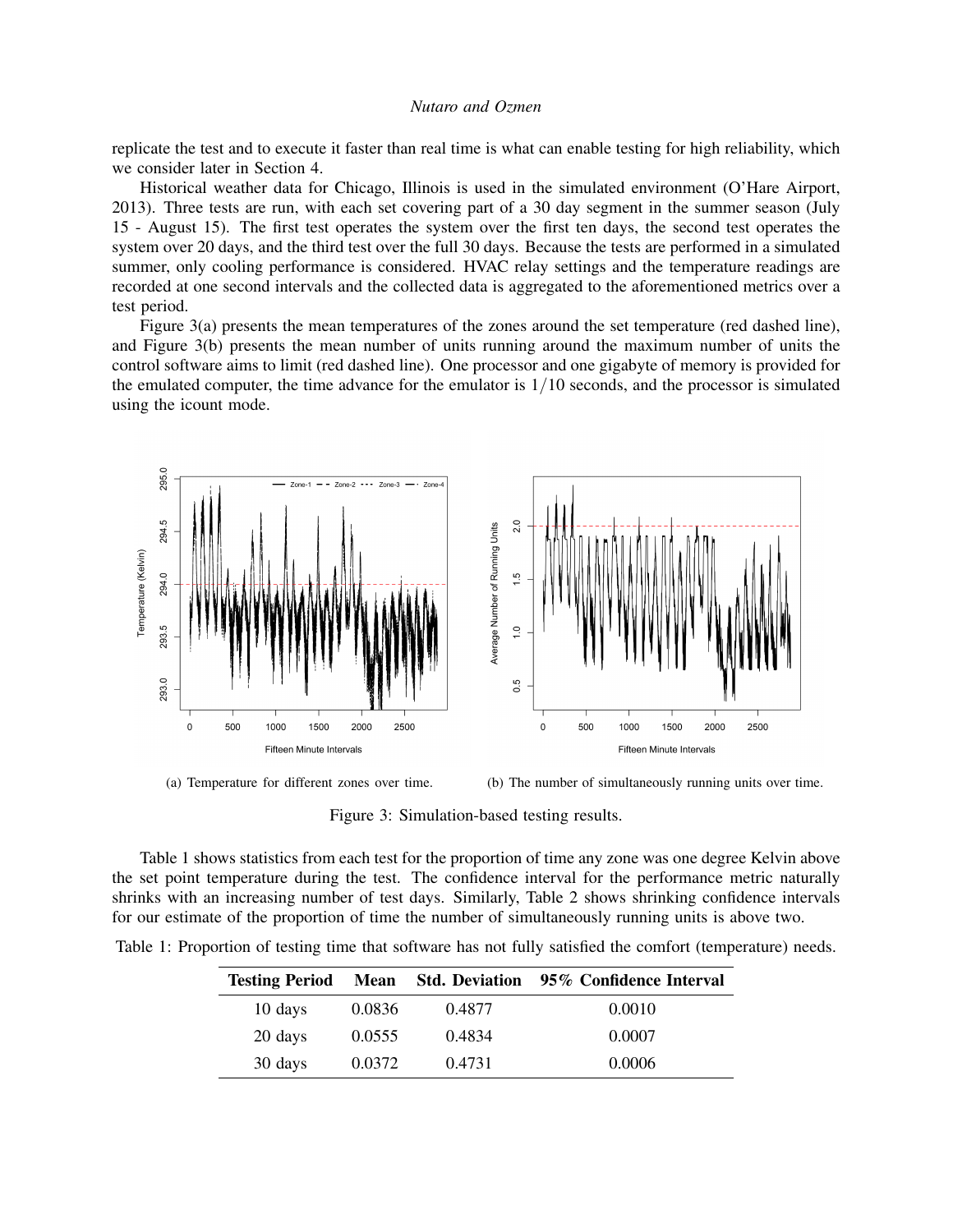| <b>Testing Period</b> |        |        | Mean Std. Deviation 95% Confidence Interval |
|-----------------------|--------|--------|---------------------------------------------|
| 10 days               | 0.0130 | 0.6922 | 0.0015                                      |
| 20 days               | 0.0071 | 0.7190 | 0.0011                                      |
| 30 days               | 0.0047 | 0.7771 | 0.0009                                      |

<span id="page-6-1"></span>Table 2: Proportion of testing time that peak load was greater than 2.

What is most significant about these tests is the *real time* needed to obtain the given periods of simulated operation. The 30 day test required only 1.25 days of actual execution time, which is approximately 24 times faster than real time.

# <span id="page-6-0"></span>4 IMPLICATIONS FOR SAFETY CRITICAL SOFTWARE

For safety critical software, a mission duration *m* is typically between one and ten hours [\(Butler and Finelli](#page-8-0) [1993\)](#page-8-0). For these types of systems, Butler and Finelli used Equation [\(1\)](#page-0-0) to estimate the required hours of experimental operation that would be needed to demonstrate a given failure rate. A requirement for ultra-reliability would make the probability *p* of system failure during a mission on the order of  $10^{-7}$  to 10−<sup>9</sup> . The Butler and Finelli estimates assume an exponentially distributed time to obtain

$$
\mu = -\frac{m}{\ln(1-p)}
$$

.

Suppose we wish to test for no more than one failure per  $\mu$  hours of operation and we want to observe *r* such failures. If each of *n* replicated simulations runs *s* times faster than real time, then the number of real hours needed to demonstrate the desired failure rate is

<span id="page-6-2"></span>
$$
D = \mu \frac{r}{sn} \text{ hours.}
$$
 (2)

Assuming a ten hour mission time and  $p = 10^{-9}$ , we have  $\mu \approx 10^{10}$  hours, which is 1,141,550 years. Estimates using Equation [\(2\)](#page-6-2) for several *p* assuming  $m = 10$ ,  $s \approx 10$  (as was demonstrated in Section [3.1\)](#page-4-1), and  $r = 1$  are shown in Table [3.](#page-6-3)

| <b>Replicates (n)</b> | <b>D</b> for $p = 10^{-9}$ | <b>D</b> for $p = 10^{-7}$ | <b>D</b> for $p = 10^{-5}$ |
|-----------------------|----------------------------|----------------------------|----------------------------|
|                       | 114,155 yr                 | $1,142 \text{ yr}$         | $11.4 \text{ yr}$          |
| 10                    | 11,416 yr                  | 114.2 yr                   | $1.15$ yr                  |
| 100                   | $1,142 \text{ yr}$         | $11.4$ yr                  | 42 days                    |
| 1,000                 | 114.2 yr                   | $1.15$ yr                  | 4.2 days                   |
| 10,000                | $11.4 \text{ yr}$          | 42 days                    | 10 hours                   |

<span id="page-6-3"></span>Table 3: Expected test duration for  $r = 1$  and  $s = 10$ .

From these estimates we can infer the number of replications *n* of the simulated testing environment that would be needed to obtain an experimental result within some time bound *D*, assuming the simulations execute an order of magnitude faster than real time. This analysis suggests that testing for the reliability of safety critical software with *p* near  $10^{-7}$  may be feasible with modern, high performance computing systems, which have on the order of  $10<sup>4</sup>$  general purpose cores with significant GPU support for simulating complex, physical environments. Even if the software application has a computationally active instruction sequences forcing  $s \approx 1$ , these numbers indicate that reliability of 10<sup>-6</sup> would still be possible.

### 5 CONCLUSIONS

Simulation based testing of the type described here is not entirely new, with emulators playing a large role in testing embedded applications and mobile software. The new, emerging capability is for those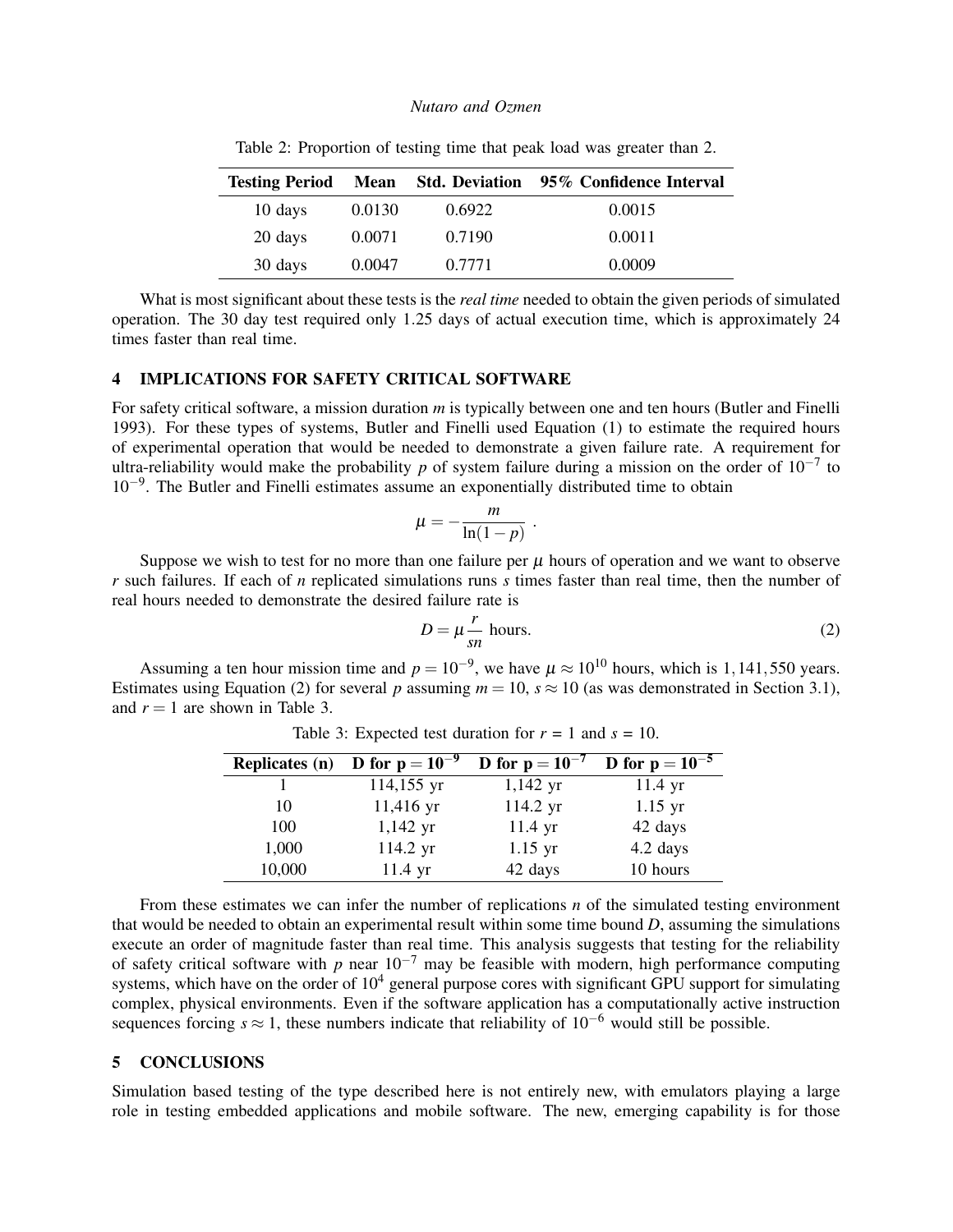emulators to interact with detailed, dynamical models of the environment in a fast as possible simulation. When coupled with the availability of vast computational resources this approach to testing could have a transformative effect on software reliability by enabling the relatively inexpensive accumulation of vast numbers of testing hours in a simulated, but still relevant, operational environment.

Testing in the proposed manner is predicated on the availability of simulation models that represent the physical environment with sufficient fidelity. If adequate models are available from prior work on system design, then construction of the model does not impose additional costs during testing. Otherwise, the testing budget must include model construction in practical applications.

The specific types of emulation technology - hypervisors or computer system emulators - best suited to bringing operational software into a constructive simulation remains an open question. While an argument is made by [Yoginath et al. \(2015\)](#page-8-3) to avoid solutions that synchronize the passage of real time in the emulator to simulation time in the model (see pg. 442, Section 1.3.2; their argument seems to implicitly include some forms of time dilation, such as discussed in [\(Grau et al. 2009\)](#page-8-18)), this caution leaves space for a wide range of potential solutions.

Much ongoing research into the use of virtualization technologies to enable software testing, and particularly in regards to integrating virtualization into simulated environments, has focused on commercially relevant desktop and server hardware. This focus necessarily limits the capabilities of the simulation systems, which must use modern computing hardware to emulate modern computing hardware. Moreover, because of the tremendous complexity of modern computing hardware, research focuses on repurposing existing virtualization tools. Because these were not designed with simulation applications in mind, they impose technical constraints, such as timing errors when communicating between QEMU and the discrete event simulator that are described in Section [2.](#page-1-0)

We make two observations concerning these technical constraints. The first is that KVM appears to offer enough information about the state of the emulated microprocessor that run faster than real time simulations are possible, and this would be done just as it is with the *icount* mode (see the KVM documentation at [https://www.kernel.org/doc/Documentation/virtual/kvm/api.txt\)](https://www.kernel.org/doc/Documentation/virtual/kvm/api.txt). This information is not used by QEMU, likely because faster than real time simulations are not particularly relevant to a virtualization tool. Nonetheless, future enhancements of QEMU, or some other future tool intended specifically for software testing, could exploit this KVM feature.

The second observation is that for many safety critical systems, it may be possible to simulate the microprocessor in faster than real time. For example, avionics computers use hardware that is designed for high reliability, and this precludes some of the sophistication seen in modern, general purpose microprocessors. The Orion spacecraft, which began flight tests in 2014, has at the heart of its flight computer an IBM PowerPC 750FX [\(Whitwam, R. 2014\)](#page-8-19). This computer processor has not appeared in commodity products since the early 2000's. It features a single core and an order of magnitude less computational power than the most modern microprocessors.

It is conceivable that a faster than real time simulation of the Orion flight computer could be constructed using a modern workstation computer. Coupled with relevant models governing the flight dynamics, it may be possible to experimentally demonstrate a given level of reliability for the flight control software. An approach like this is described by [Shankar et al. \(2014\)](#page-8-12) for the Indian Mars Orbiter. Similar opportunities may exist for many, if not most, safety critical software systems.

# ACKNOWLEDGMENTS

This manuscript has been authored by UT-Battelle, LLC under Contract No. DE-AC05-00OR22725 with the U.S. Department of Energy. The United States Government retains and the publisher, by accepting the article for publication, acknowledges that the United States Government retains a non-exclusive, paidup, irrevocable, world-wide license to publish or reproduce the published form of this manuscript, or allow others to do so, for United States Government purposes. The Department of Energy will provide public access to these results of federally sponsored research in accordance with the DOE Public Access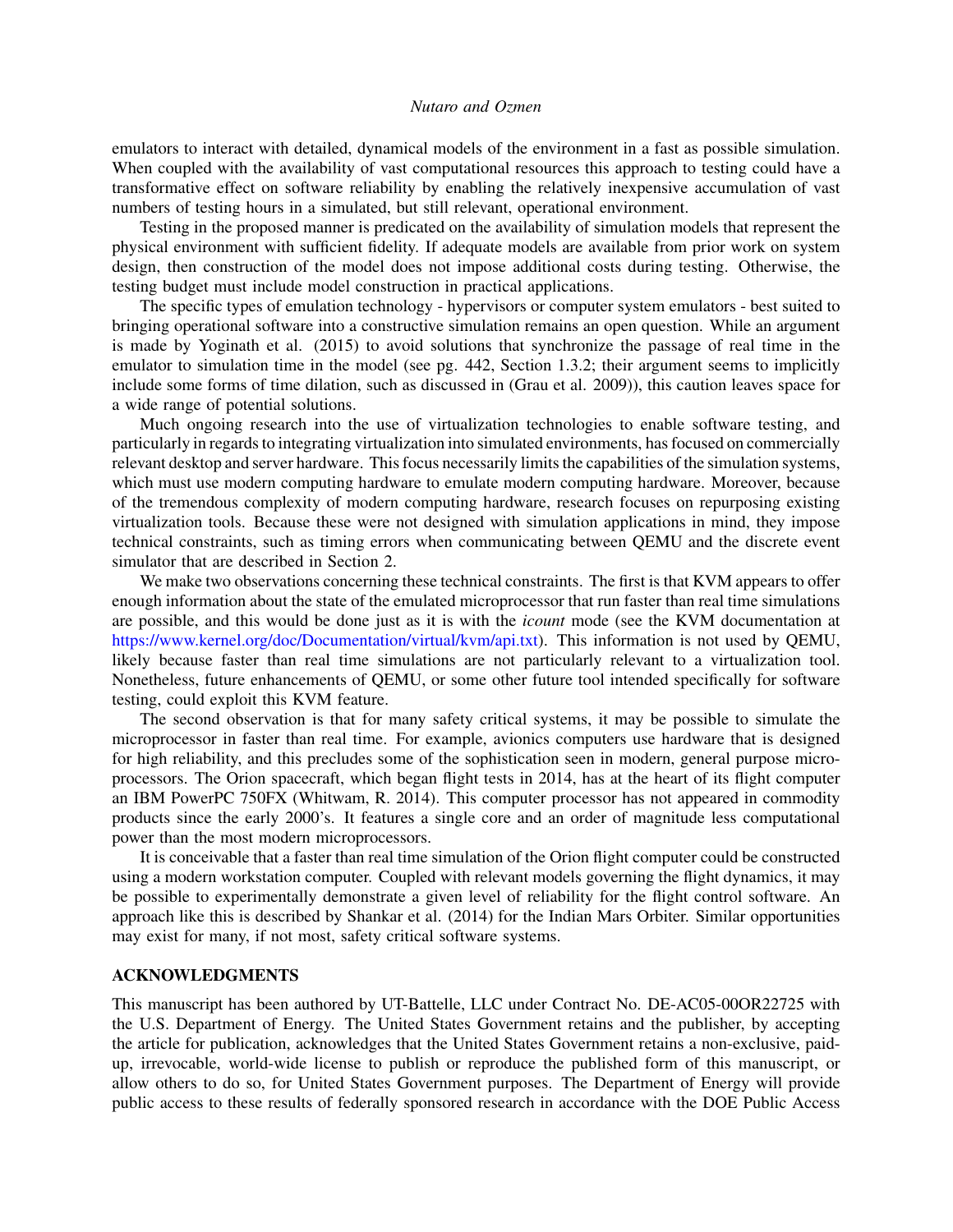Plan (http://energy.gov/downloads/doe-public-access-plan). Research sponsored by the Laboratory Directed Research and Development Program of Oak Ridge National Laboratory.

#### REFERENCES

- <span id="page-8-0"></span>Butler, R. W., and G. B. Finelli. 1993. "The Infeasibility of Quantifying the Reliability of Life-critical Real-time Software". *IEEE Transactions on Software Engineering* 19(1):3–12.
- <span id="page-8-5"></span>Chiang, M.-C., T.-C. Yeh, and G.-F. Tseng. 2011. "A QEMU and SystemC Based Cycle-Accurate ISS for Performance Estimation on SoC Development". *IEEE Transactions on Computer-Aided Design of Integrated Circuits and Systems* 30(4):593–606.
- <span id="page-8-18"></span>Grau, A., K. Herrmann, and K. Rothermel. 2009. "Efficient and Scalable Network Emulation Using Adaptive Virtual Time". In *2009 Proceedings of 18th International Conference on Computer Communications and Networks*, 1–6. Piscataway, New Jersey: Institute of Electrical and Electronics Engineers, Inc.
- <span id="page-8-4"></span>Gupta, D., K. V. Vishwanath, M. McNett, A. Vahdat, K. Yocum, A. Snoeren, and G. M. Voelker. 2011. "DieCast: Testing Distributed Systems with an Accurate Scale Model". *ACM Transactions on Computer Systems* 29(2):4–48.
- <span id="page-8-1"></span>Hu, X., and B. P. Zeigler. 2005. "Model Continuity in the Design of Dynamic Distributed Real-time Systems". *IEEE Transactions on Systems, Man, and Cybernetics - Part A: Systems and Humans* 35(6):867–878.
- <span id="page-8-14"></span>IEEE Standards Association 2012. *IEEE Standard for Standard SystemC Language Reference Manual*. IEEE Computer Society. IEEE Std 1666-2011 (Revision of IEEE Std 1666-2005).
- <span id="page-8-8"></span>Kurimoto, Y., Y. Fukutsuka, I. Taniguchi, and H. Tomiyama. 2013. "A Hardware/Software Cosimulator for Network-on-Chip". In *Proceedings of the 2013 International Soc Design Conference (ISOCC)*, 172–175. Piscataway, New Jersey: Institute of Electrical and Electronics Engineers, Inc.
- <span id="page-8-2"></span>Lee, H. W., D. Thuente, and M. L. Sichitiu. 2014. "Integrated Simulation and Emulation Using Adaptive Time Dilation". In *Proceedings of the 2nd ACM SIGSIM Conference on Principles of Advanced Discrete Simulation*, 167–178. New York, New York: Association for Computing Machinery.
- <span id="page-8-7"></span>Monton, M., J. Carrabina, and M. Burton. 2009. "Mixed Simulation Kernels for High Performance Virtual Platforms". In ` *2009 Forum on Specification Design Languages (FDL)*, 1–6. Piscataway, New Jersey: Institute of Electrical and Electronics Engineers, Inc.
- <span id="page-8-6"></span>Montòn, M., A. Portero, M. Moreno, B. Martinez, and J. Carrabina. 2007. "Mixed SW/SystemC SoC Emulation Framework". In *IEEE International Symposium on Industrial Electronics*, 2338–2341. Piscataway, New Jersey: Institute of Electrical and Electronics Engineers, Inc.
- <span id="page-8-9"></span>Mueller, W., and F. Pétrot. 2011. "QEMU and SystemC". In *1st International QEMU Users' Forum*. March 18<sup>th</sup>, Grenoble, France, 4.
- <span id="page-8-15"></span>Nutaro, J., O. Ozmen, J. Sanyal, D. Fugate, and T. Kuruganti. 2016. "Simulation Based Design and Testing of a Supervisory Controller for Reducing Peak Demand in Buildings". In *International High Performance Buildings Conference*. July 11th-14th, Purdue University, West Lafayette, Indiana, 1-7.
- <span id="page-8-17"></span>Nutaro, J. J. 2011. *Building Software for Simulation: Theory and Algorithms, with Applications in C++*. Hoboken, New Jersey: John Wiley & Sons.
- <span id="page-8-16"></span>Ozmen, O., J. J. Nutaro, J. Sanyal, and M. M. Olama. 2017. "Simulation-based Testing of Control Software". Technical Report ORNL/TM–2017/45, Oak Ridge National Laboratory, Oak Ridge, Tennessee.
- <span id="page-8-11"></span>Pantoquilho, M. 2010. "Challenges in Testing and Validating Operational Spacecraft Simulators". In *Proceedings of the 2010 Conference on Grand Challenges in Modeling & Simulation*, 165–172. Vista, California: Society for Modeling & Simulation International.

<span id="page-8-13"></span>QEMU 2019. "QEMU Website". [http://www.qemu.org,](http://www.qemu.org) accessed 27<sup>th</sup> July.

- <span id="page-8-12"></span>Shankar, S. S., K. Desai, S. Dutta, R. R. Chetwani, M. Ravindra, and K. M. Bharadwaj. 2014. "Mission Critical Software Test Philosophy a SILS Based Approach in Indian Mars Orbiter Mission". In *2014 International Conference on Contemporary Computing and Informatics (IC3I)*, 414–419. Piscataway, New Jersey: Institute of Electrical and Electronics Engineers, Inc.
- <span id="page-8-10"></span>Weingärtner, E., F. Schmidt, T. Heer, and K. Wehrle. 2008. "Synchronized Network Emulation: Matching Prototypes with Complex Simulations". *SIGMETRICS Performance Evaluation Review* 36(2):58–63.
- <span id="page-8-19"></span>Whitwam, R. 2014. "NASAs Orion Spacecraft Runs on a 12 Year-old Single-core Processor from the iBook G3". [https://www.geek.](https://www.geek.com/chips/nasas-orion-spacecraft-runs-on-a-12-year-old-single-core-processor-from-the-ibook-g3-1611132/) [com/chips/nasas-orion-spacecraft-runs-on-a-12-year-old-single-core-processor-from-the-ibook-g3-1611132/,](https://www.geek.com/chips/nasas-orion-spacecraft-runs-on-a-12-year-old-single-core-processor-from-the-ibook-g3-1611132/) accessed 27<sup>th</sup> July.
- <span id="page-8-3"></span>Yoginath, S. B., K. S. Perumalla, and B. J. Henz. 2015. "Virtual Machine-based Simulation Platform for Mobile Ad-hoc Network-based Cyber Infrastructure". *The Journal of Defense Modeling and Simulation: Applications, Methodology, Technology* 12(4):439–456.